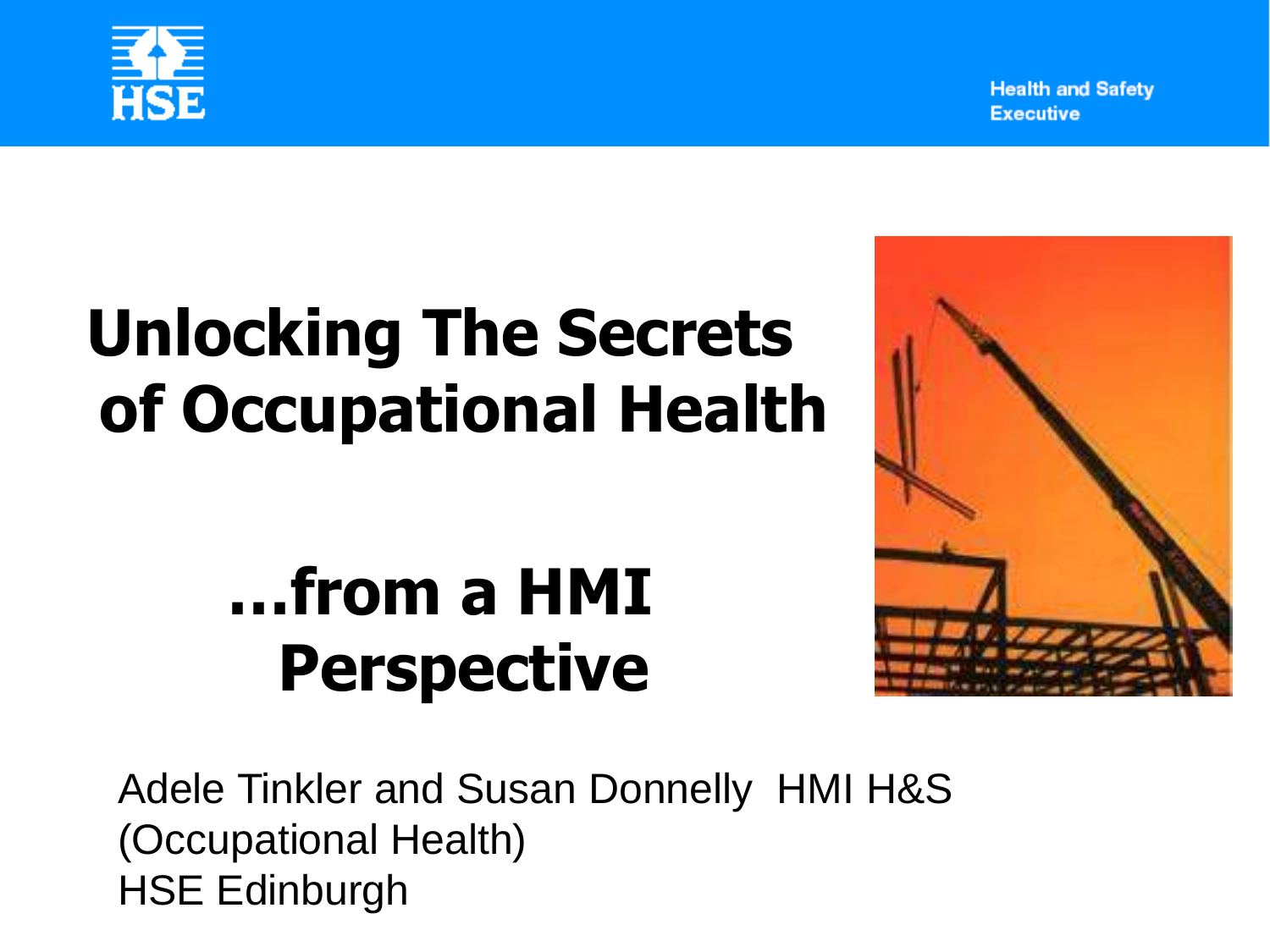

Do you Know.....

- How much is occupational health currently costing your business?
- Who leads on Occupational Health in your company?
- How do you determine your health risks?
- Are your health risks currently managed?

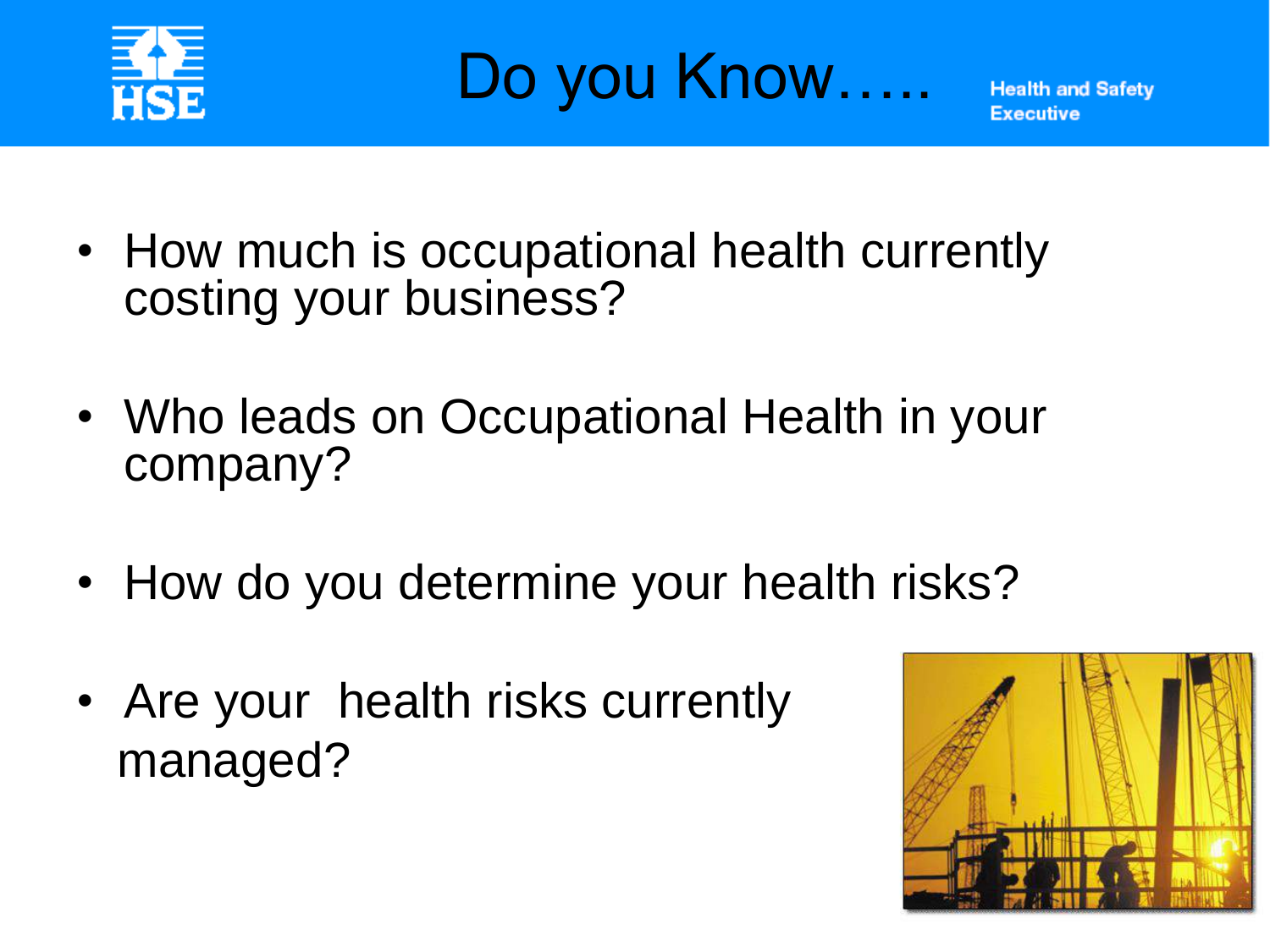

### HSE Statistics 2013/14 - Construction Estimated:-

- **2.3m** days lost **1.7m** due to ill health
- **76,000** ill health cases **31,000** new cases
- -
- Cost to Britain (Ill health & Injury) = **£1.1bn** per year

• Source: Labour Force Survey

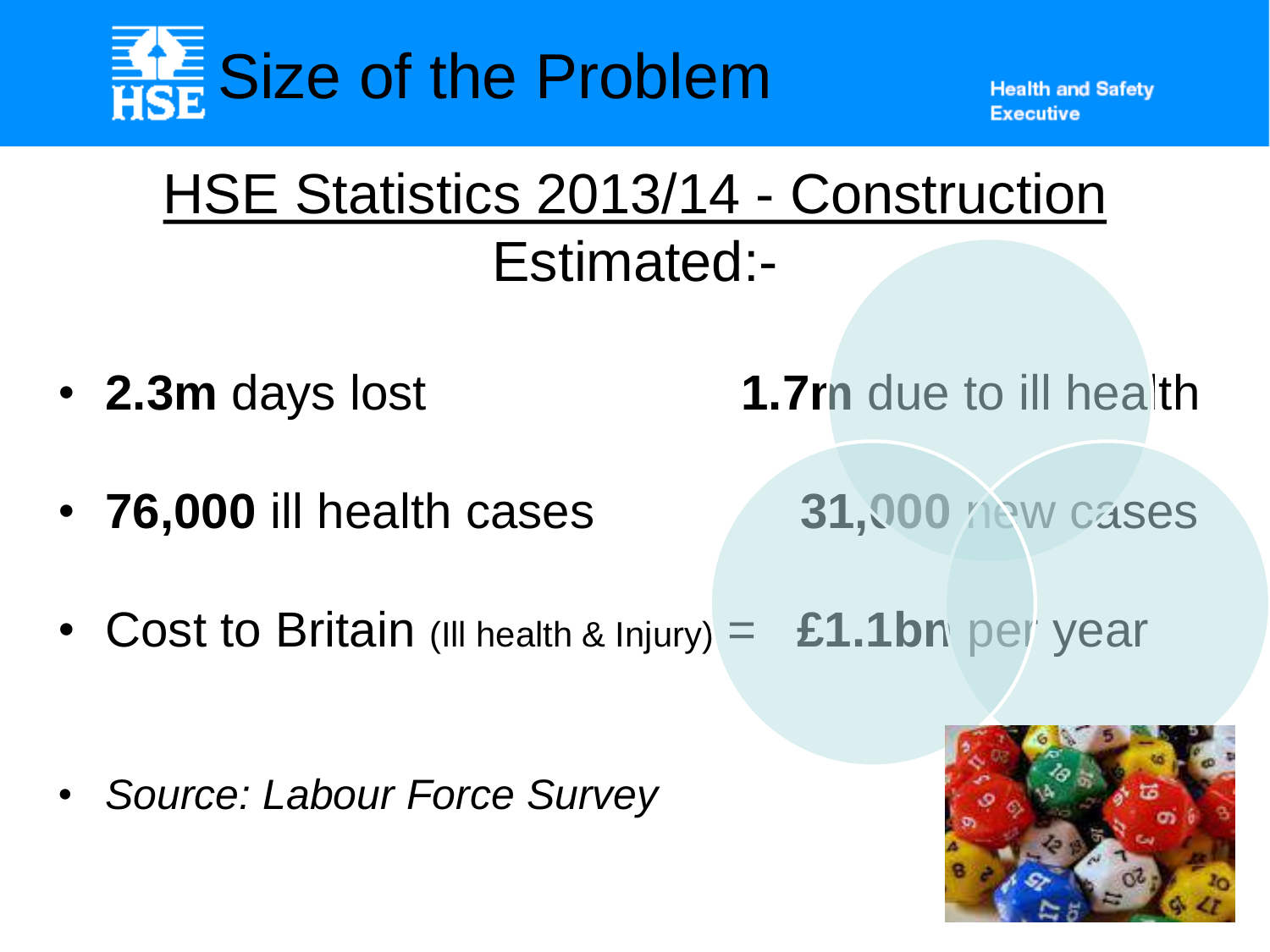### **EXE Underlying Causes of III HSE** Health

- The construction site environment
- The dynamic nature of the work
- Risk appreciation
- Employment

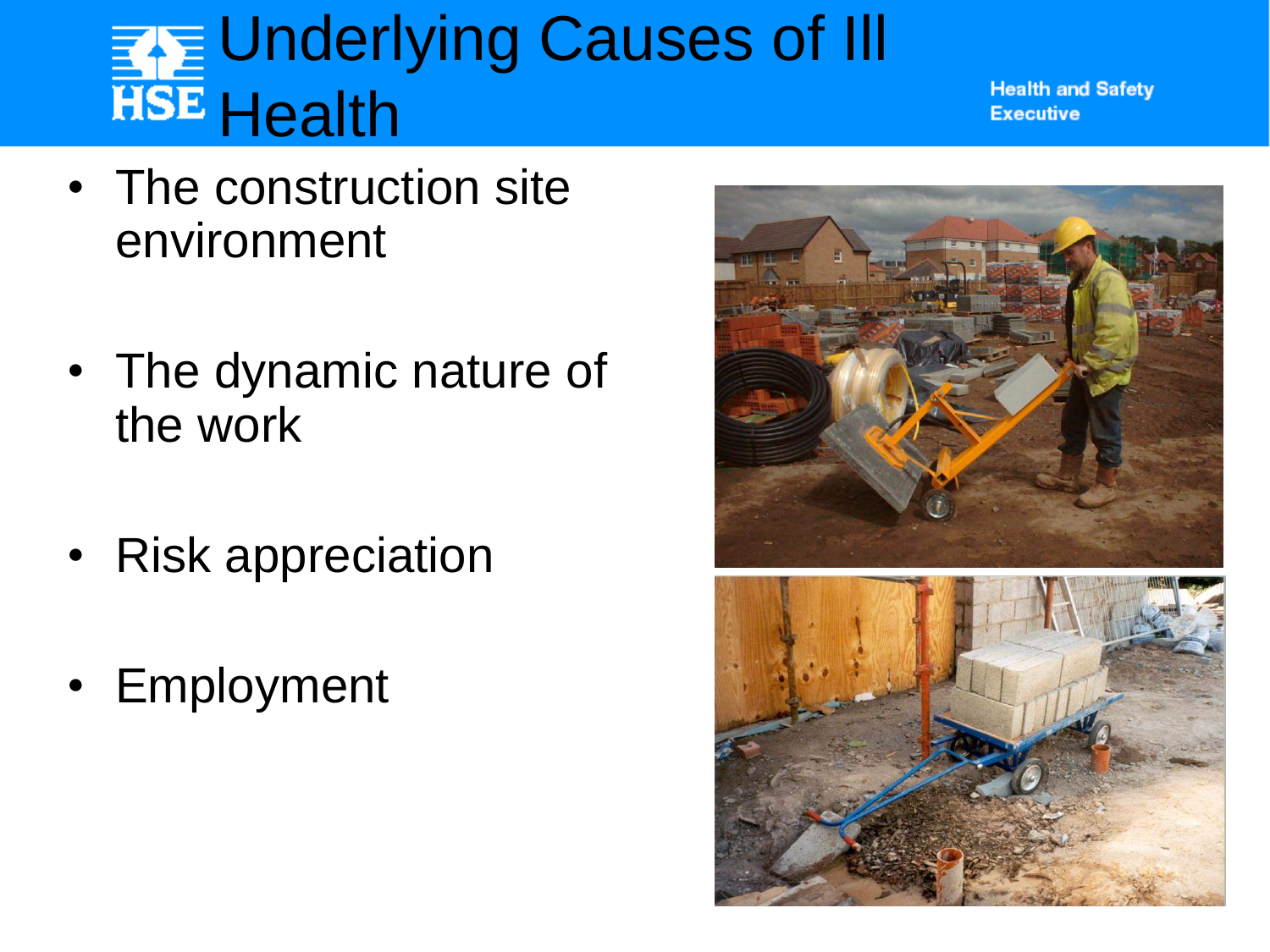#### <sub>k≣</sub> What is your Occupational Health **HSE Priority? Health and Safety** Executive

- Workplace risk assessment
- Health Surveillance
- Health Monitoring (including Safety Critical)
- Sickness Absence Management
- **I.I.T. on Health Risks**
- Health Promotion & Lifestyle

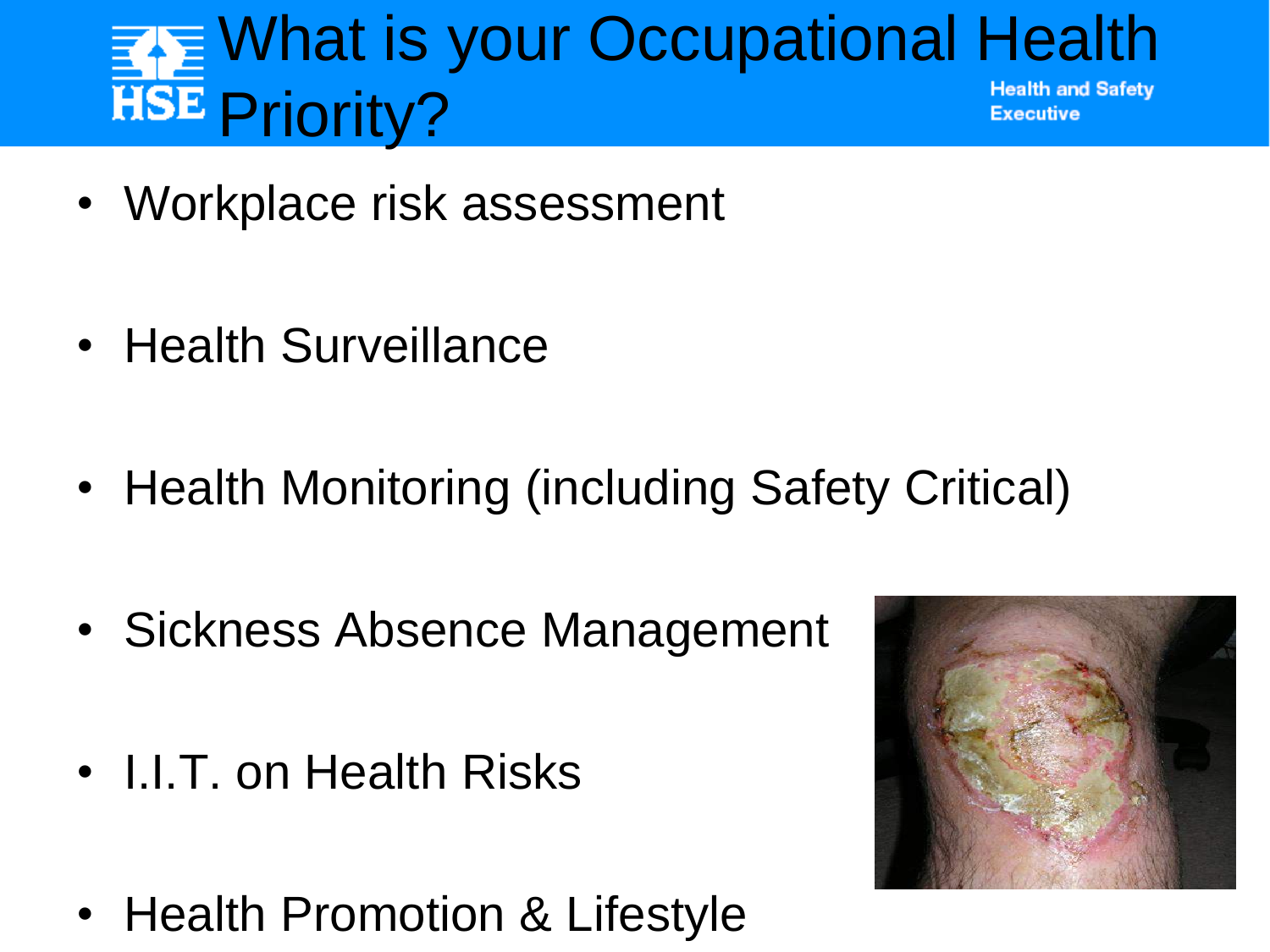

### **Priorities**

- Statutory Compliance based on risk
- Safety Critical
- Sickness Absence management
- Health Promotion







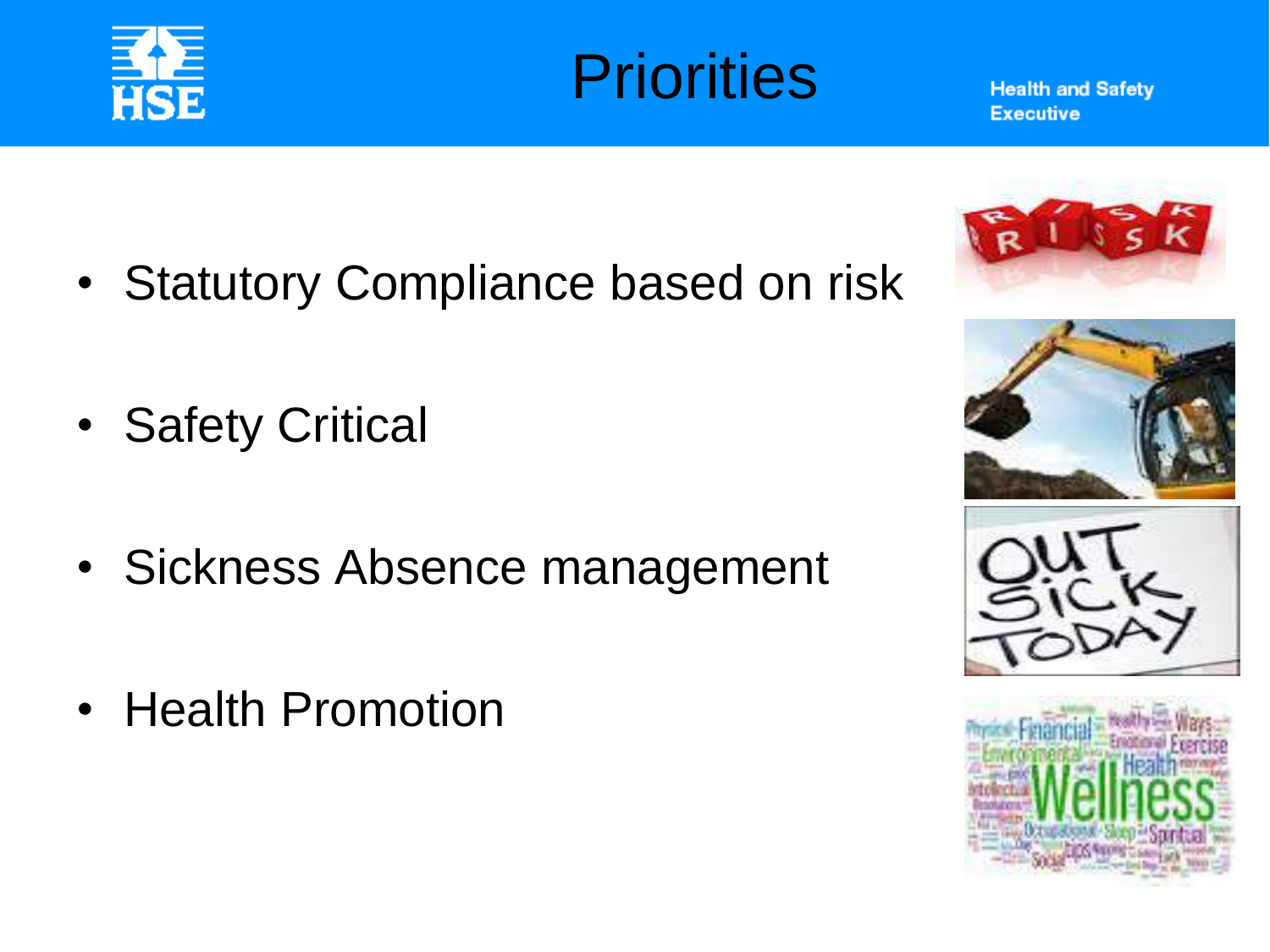# **Kerb Cutting**

- MSD
- Noise
- Vibration
- Respiratory

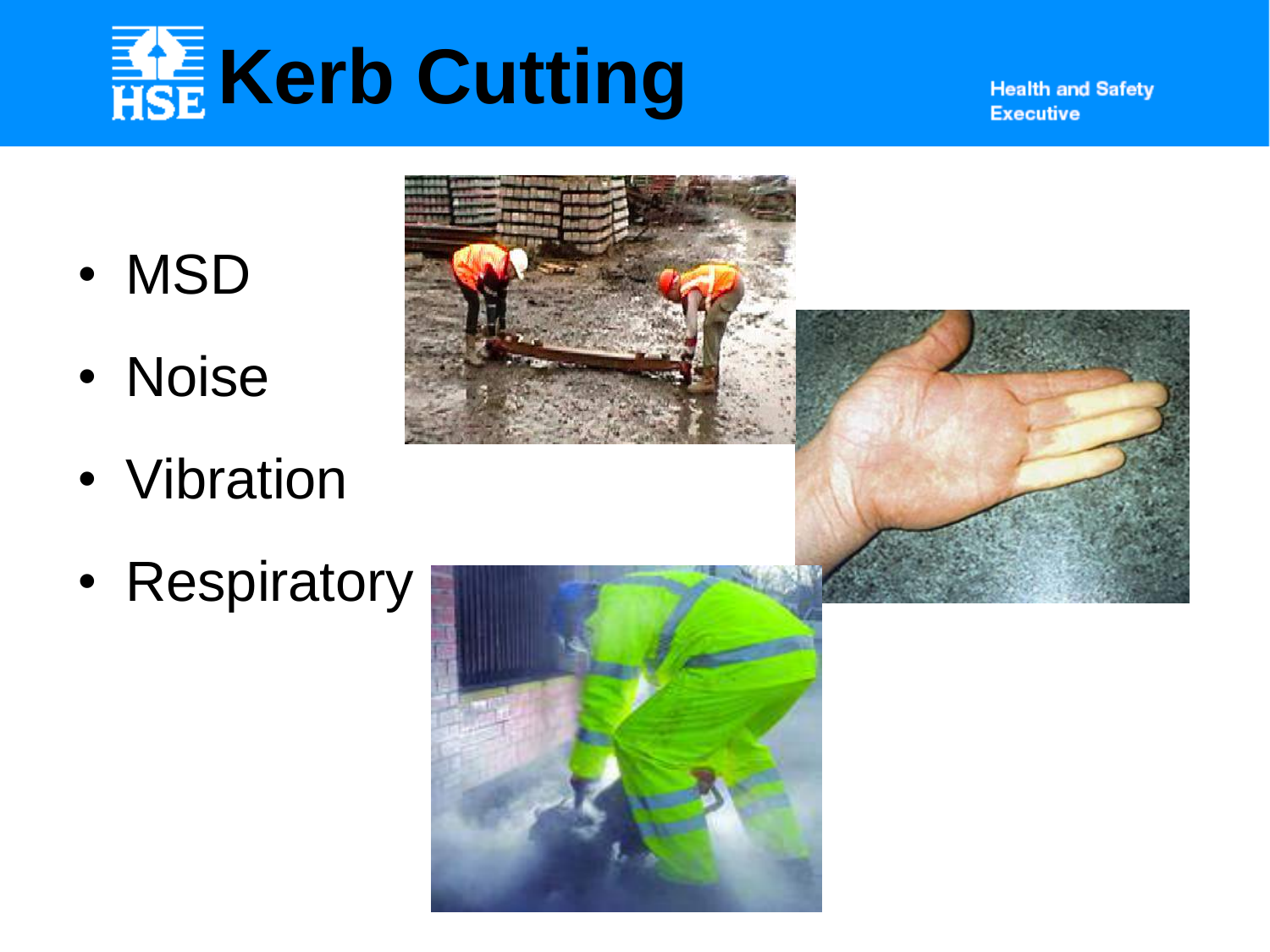## **Assessing Health Risk's**

**Health and Safety** Executive

### • **Respiratory**

– Risk of exposure silica/dusts, are you below WEL, purchasing, maintenance arrangements? RPE face fitted?

• **Noise**

- Have you controlled the noise level to below 85dbA without ear protection?
- **Vibration**
	- Is vibration reduced to ALARP and are the work activities below 100 points
- **MSD's**
	- Assessment of kerb handling ie are mechanical aids being used, training provided?



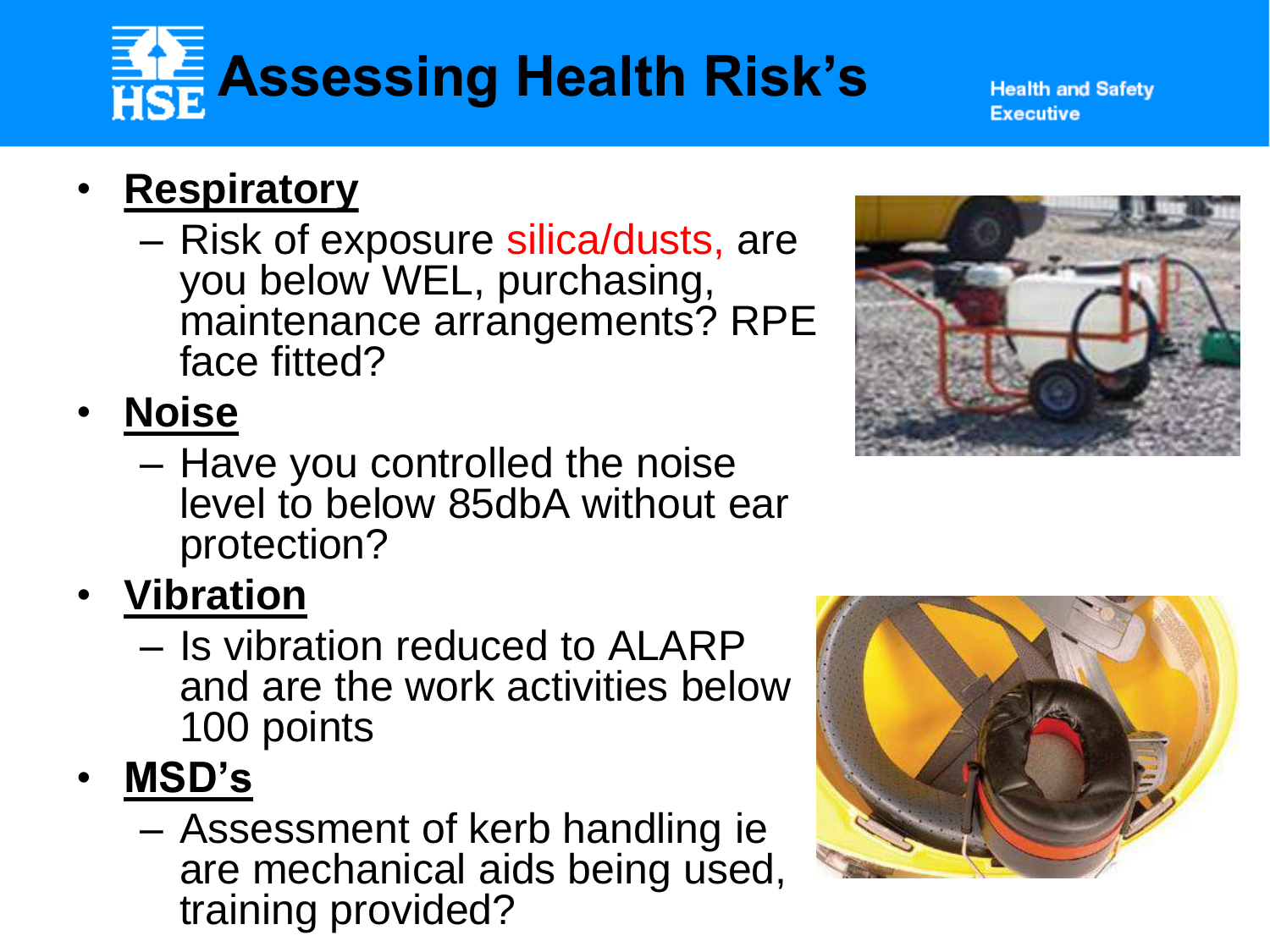### Measuring Health Risks HSE

**Health and Safety Executive** 

### **Have you:-**

- Assessed your health risk?
- Reviewed your control measures?
- Residual risk? (what is residual risk?)
- A case of disease?

#### **MEASURING OCCUPATIONAL HEALTH RISKS.**

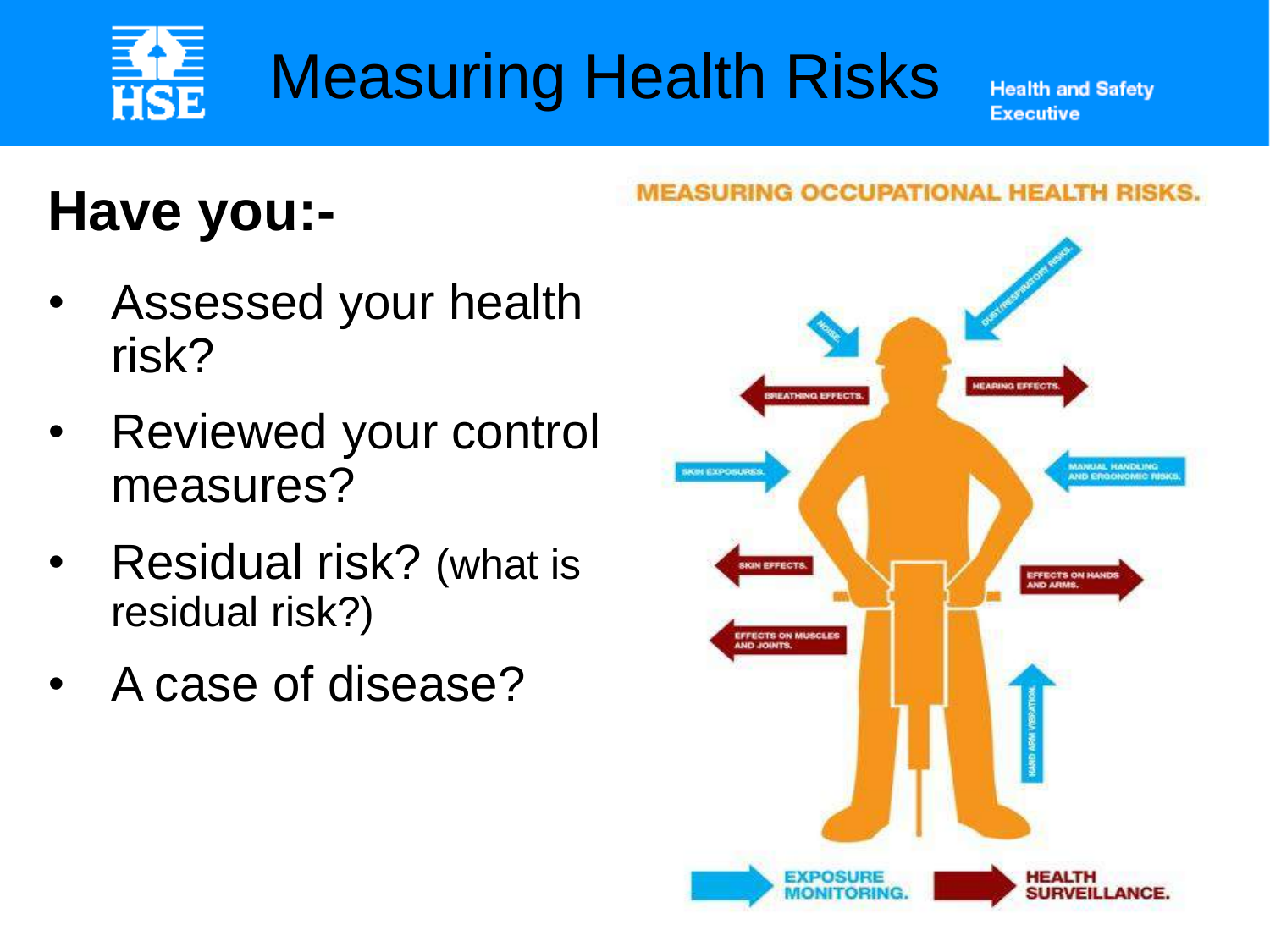

### **Residual Risk**

### **Health Surveillance**

•To identify any disease at an early stage, to help prevent disease progression and disability

•Collect, keep up to date and use data and information for determining and evaluating hazards to health.

•To check the effectiveness of control measures



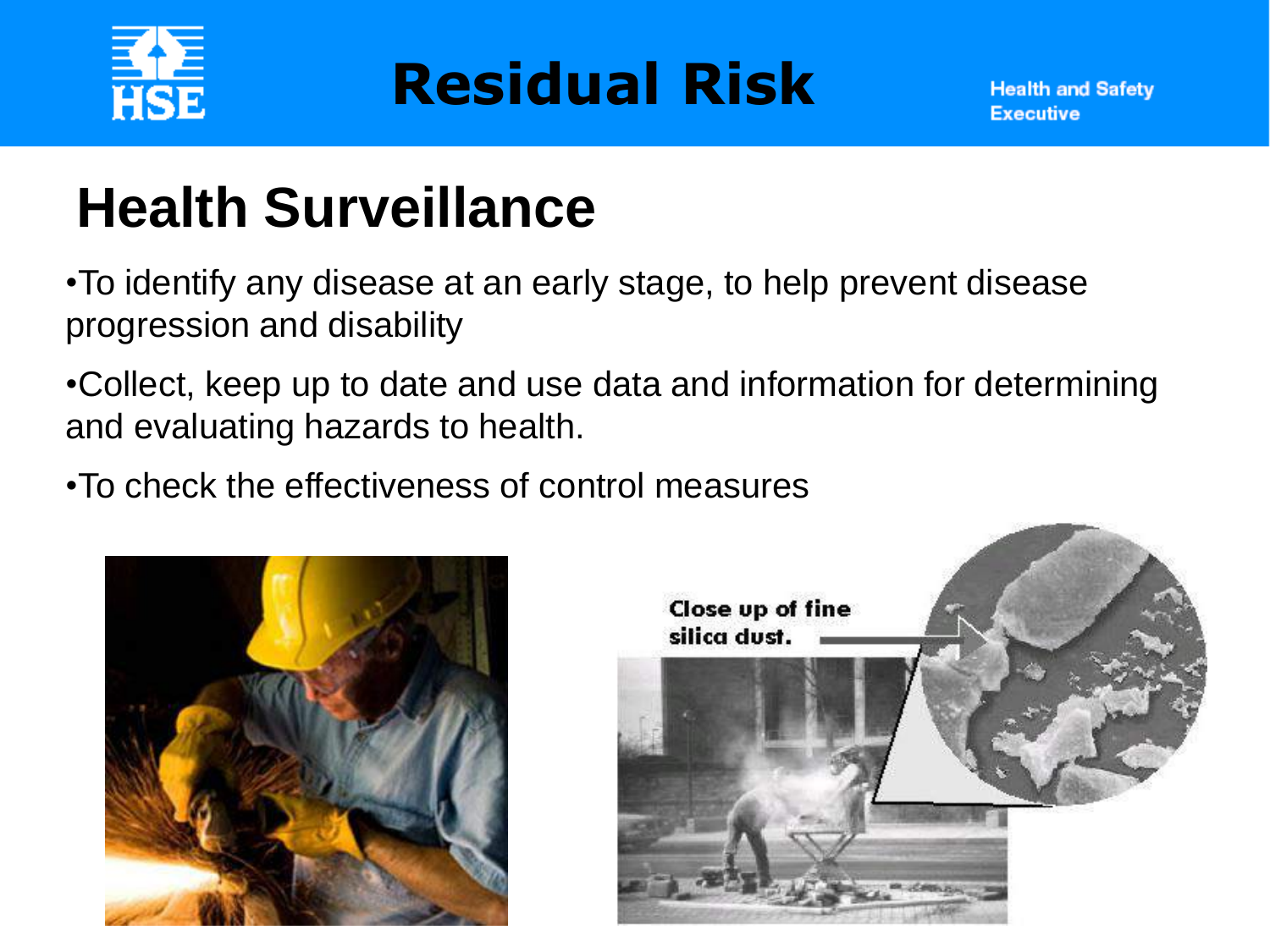## **FAE Seek Competent OH Advice Advice**

- Doctors: should hold a mimimum D.Occ.Med qualification (Check GMC Number).
	- Using a GP?
- Nurses: should be registered with the NMC, are a specialist nurse practitioner in public health (Occupational Health) (Check NMC Number).
	- Different levels of nurse?
- Occupational Health Technicians: should be trained in the specific elements of the service they deliver, and must be clinically supervised.

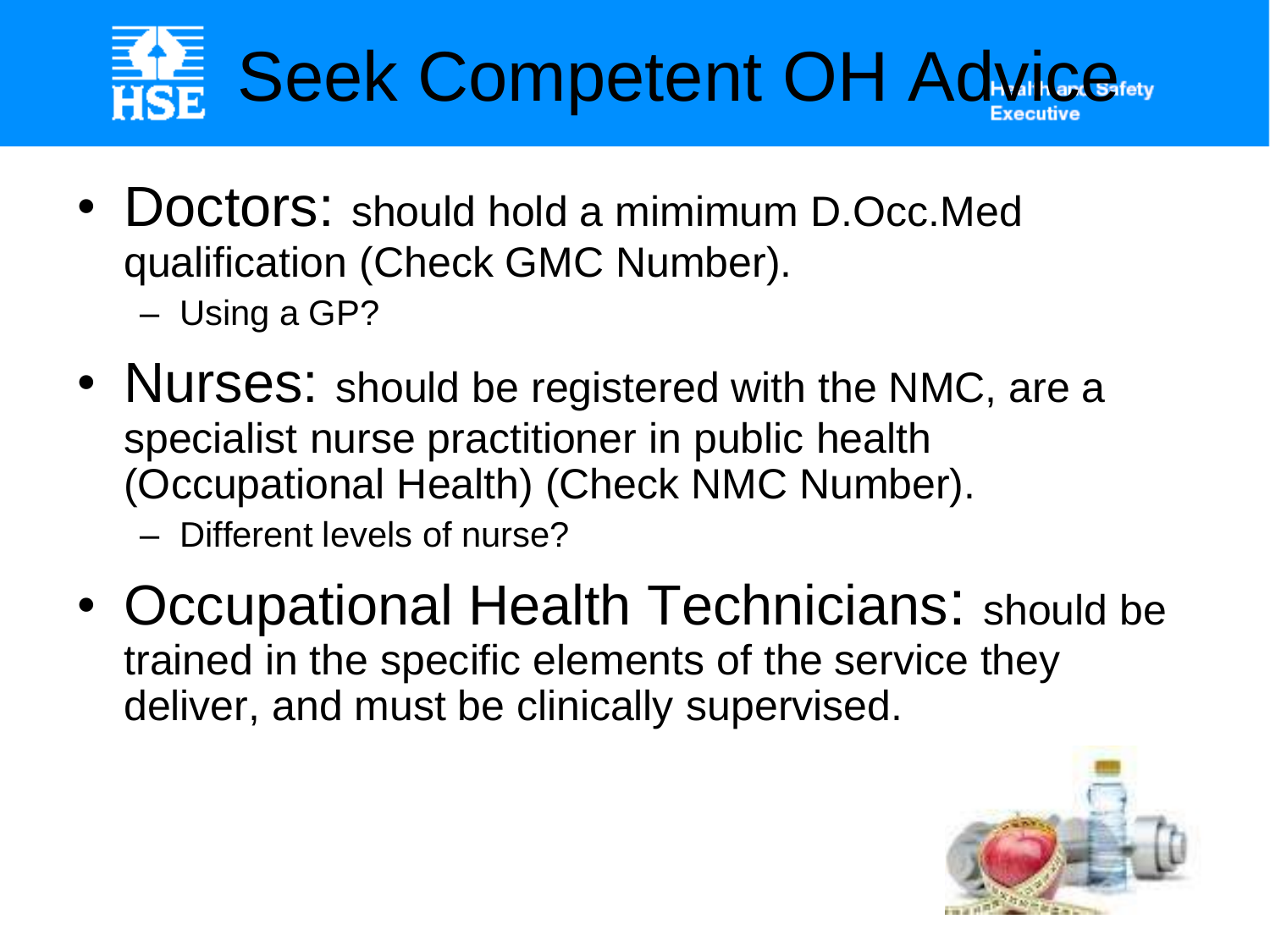

**HAVS**: a FOM approved training course equivalent level of competency

**Noise** induced hearing loss: a British Society for Audiology approved course.

**Respiratory**: Association for Respiratory Technology and Physiology (ARTP) diploma or equivalent level of competency?



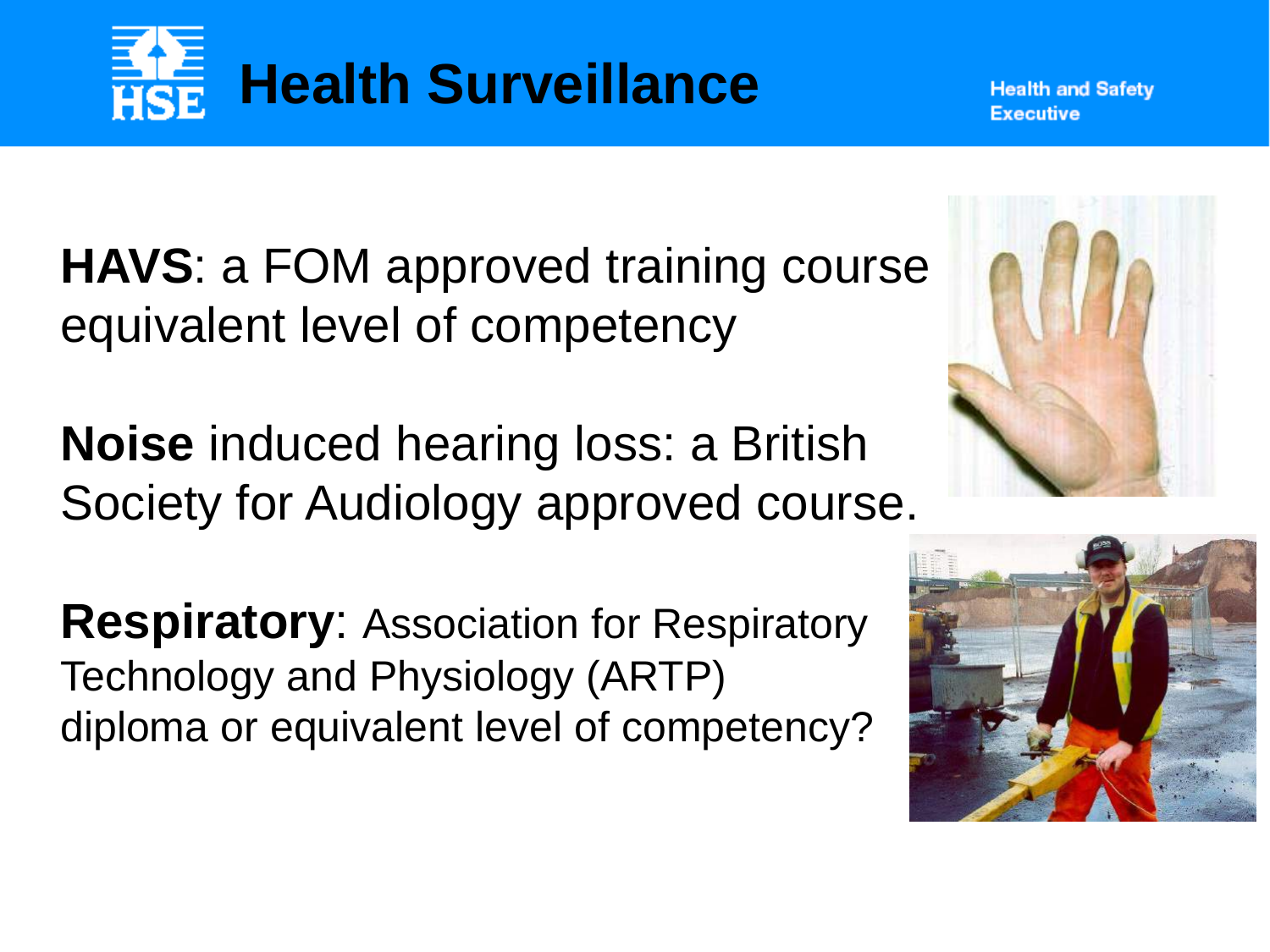

- Site visits Workplace assessments, treatment Service?
- Frequency of Risk B[ased he](http://www.google.co.in/url?url=http://www.polyvore.com/nurse_hat_small_costume_hats/thing?id=32403727&rct=j&frm=1&q=&esrc=s&sa=U&ei=rtVYVOr2KdbdsATg-YDwDw&ved=0CB0Q9QEwBA&usg=AFQjCNFgiL35CoDlhIxywPFtUfZx19U10g)alth surveillance & Feedback
- Sickness absence management & Feedback



• Other Services

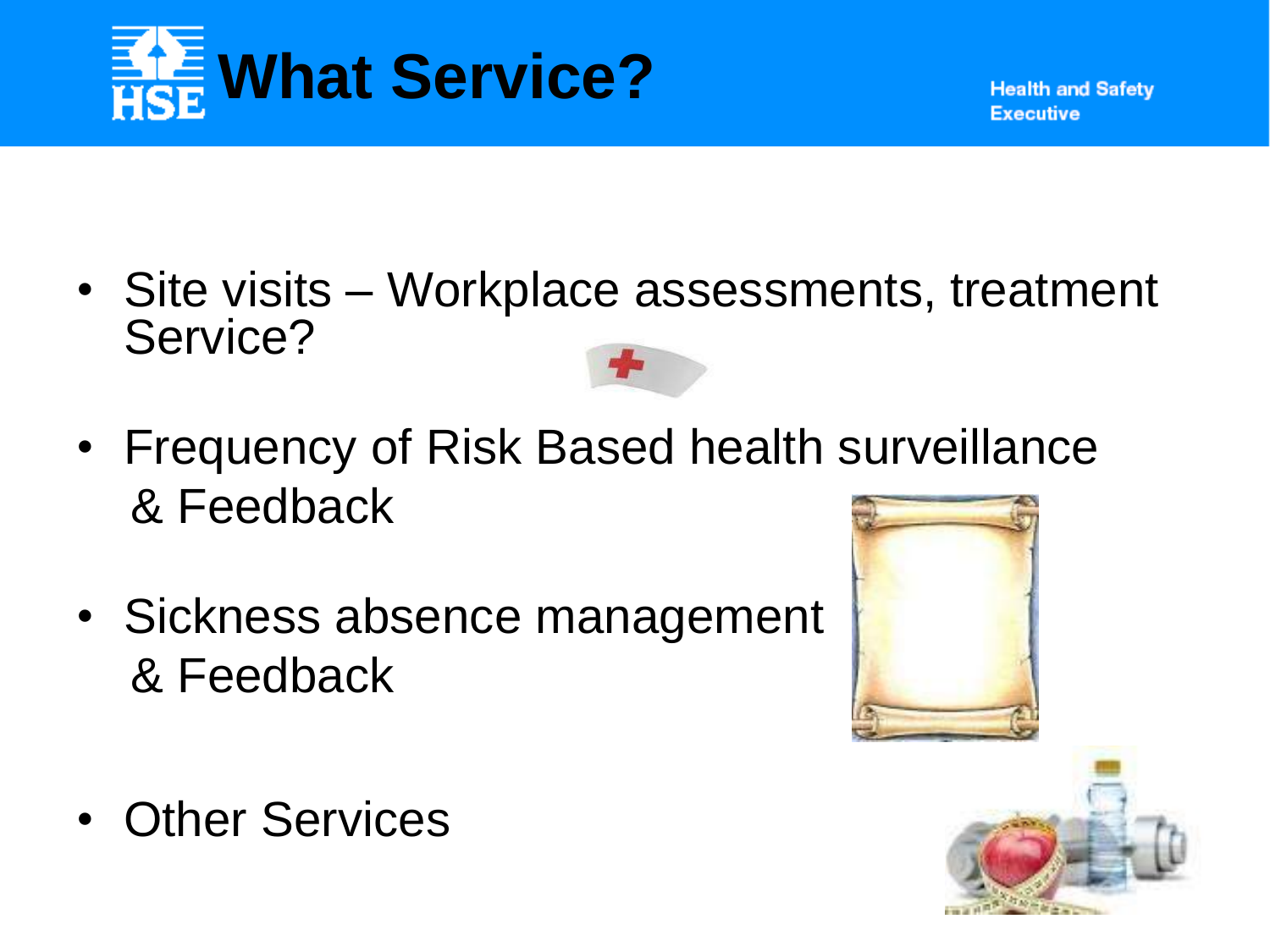

• Clear information on fees.



- Maintenance of adequate occupational health clinical records and employee confidentialit[y.](http://www.google.co.in/url?url=http://www.cypressridgesolutions.com/compliance-tip-8-access-to-personnel-files/&rct=j&frm=1&q=&esrc=s&sa=U&ei=GdhYVM_5JOfdsAT_xYGgBQ&ved=0CBsQ9QEwAw&usg=AFQjCNEjVWdTlNKLwJFW9v2Kn0_6-vnY3w)
- Calibrated and w[ell main](http://www.google.co.in/url?url=http://www.nlm.nih.gov/medlineplus/ency/imagepages/1142.htm&rct=j&frm=1&q=&esrc=s&sa=U&ei=Z9hYVPahC-jIsATD0oKADw&ved=0CBkQ9QEwAQ&usg=AFQjCNEio0c-OkyX1EJfK5_nGQuDxry5aw)tained medical equipment
- Staff and skills mix
- Fitness to work information
- Anonymous trend information.

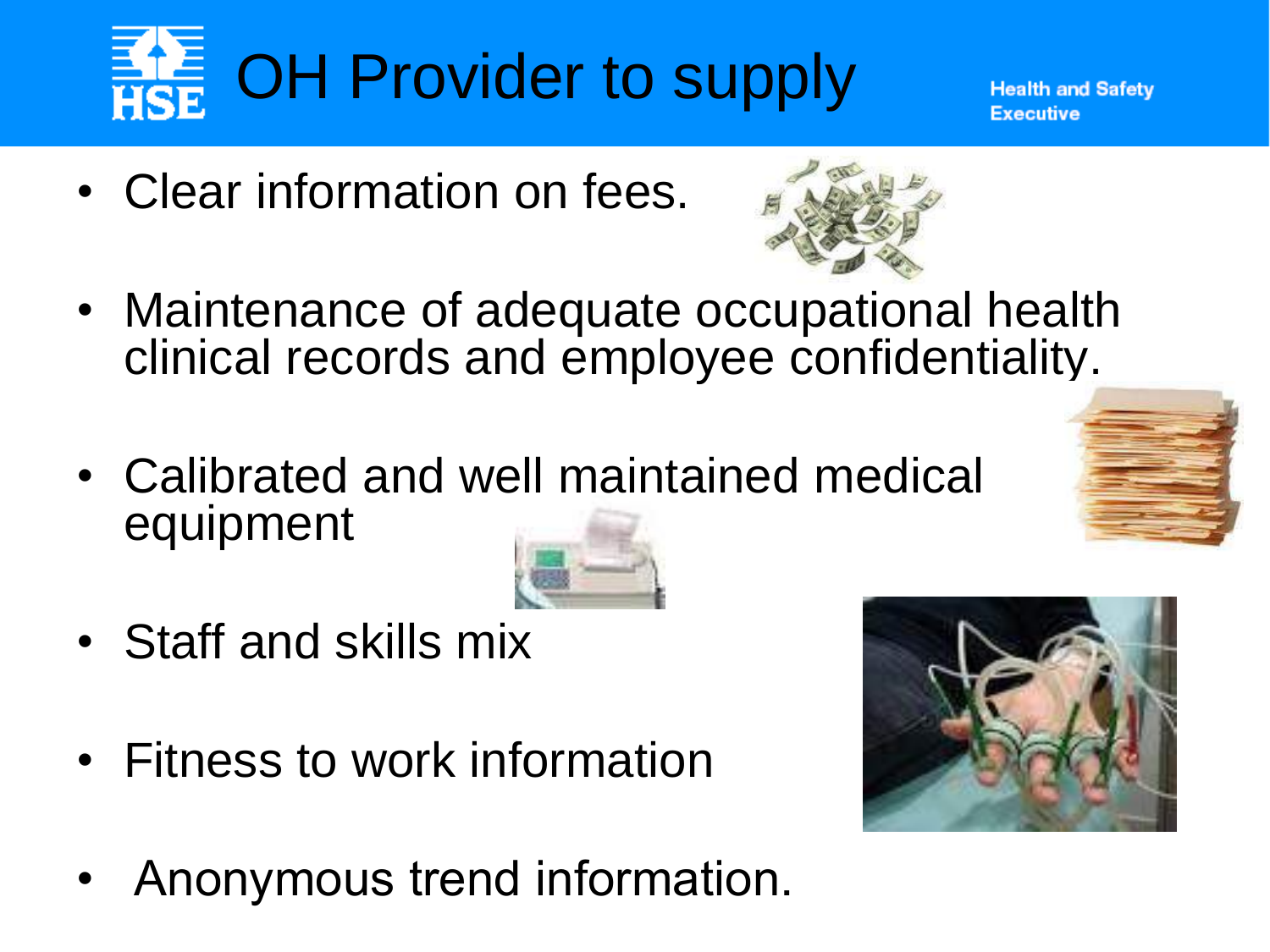## **Et What are you providing?**

**Health and Safety** 

- Relevant risk assessments?
- Previous Surveillance/Monitoring Data
- Noise & Vibration data for groups of employees sent?
- Job descriptions?

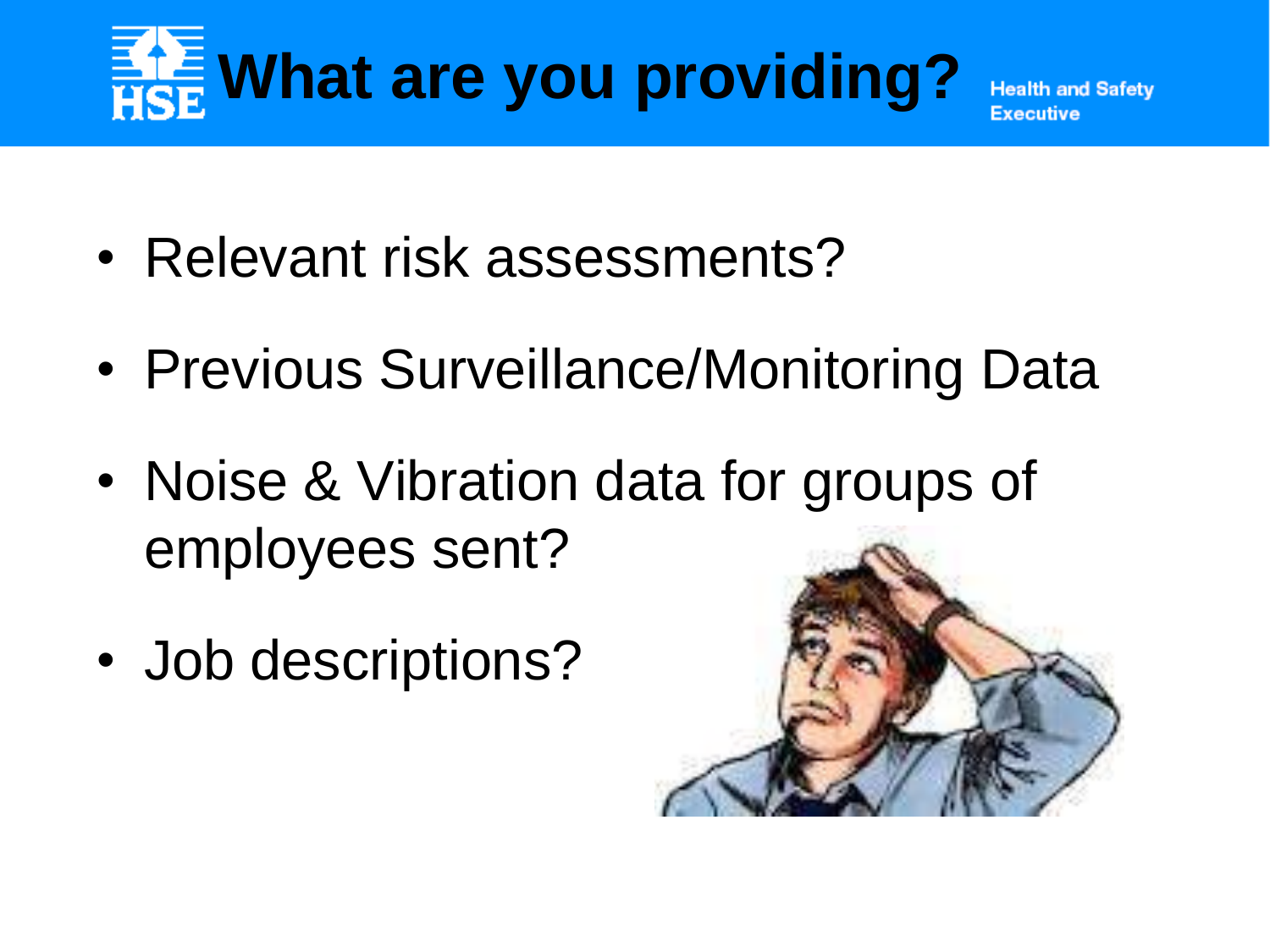## **Ethe Contract & Agreements**

- Service level agreement & costs
- Number of sessions & site visits
- Resources required to deliver the service
- Referral process to Occupational Health
- Staff numbers & competencies
- Timeliness and nature of the feedback
- Involvement in workplace visits and the risk assessment process
- Communication pathways
- End of contract transfer of records

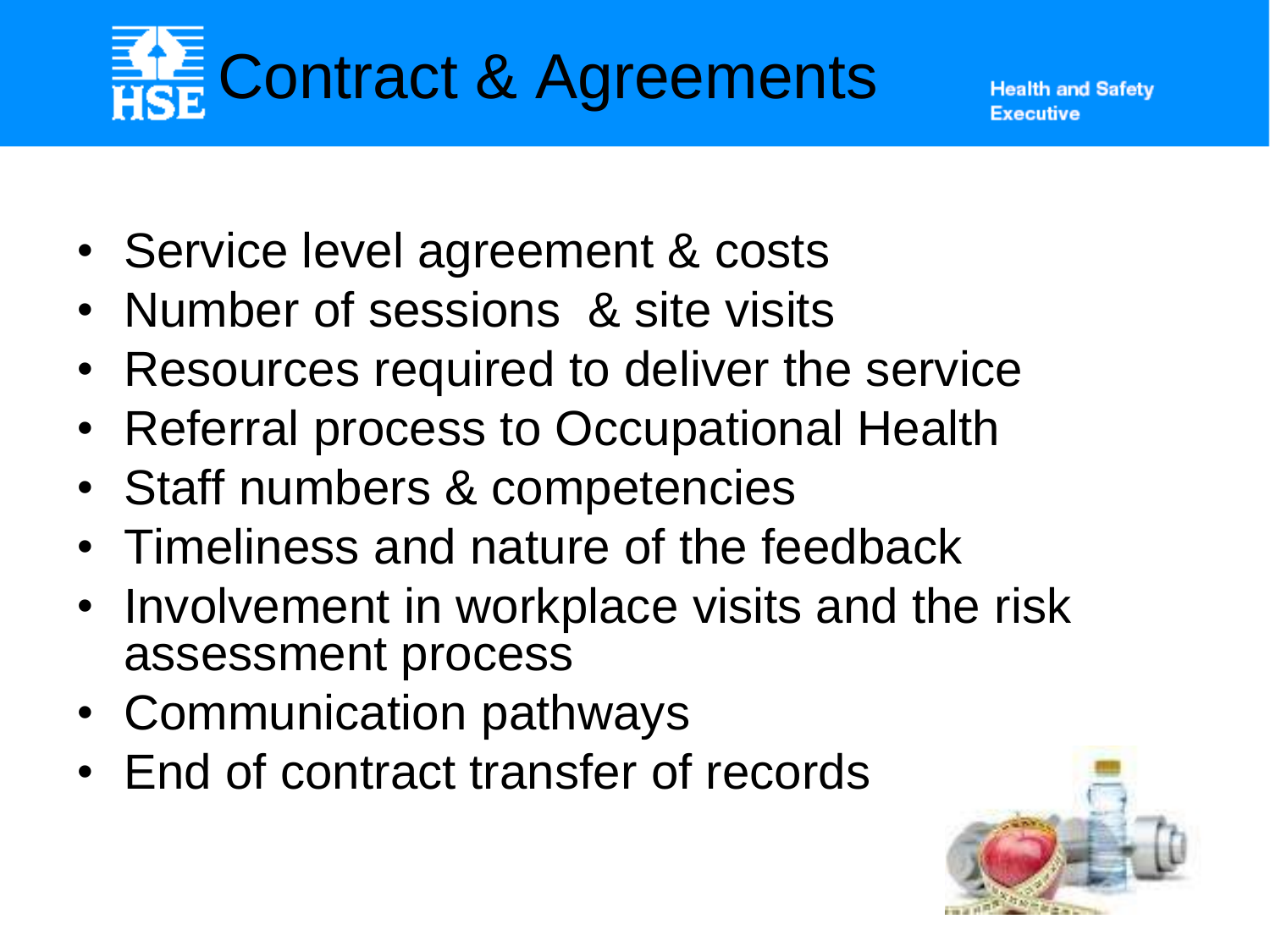## **Response to Advice Received**

- Ensure employee aware of outcome of OH review
- Clear concise feedback from OH Provider?
- Review your risk assessment's and control measures? Consider implications for other workers!
- Consider redeployment as appropriate?

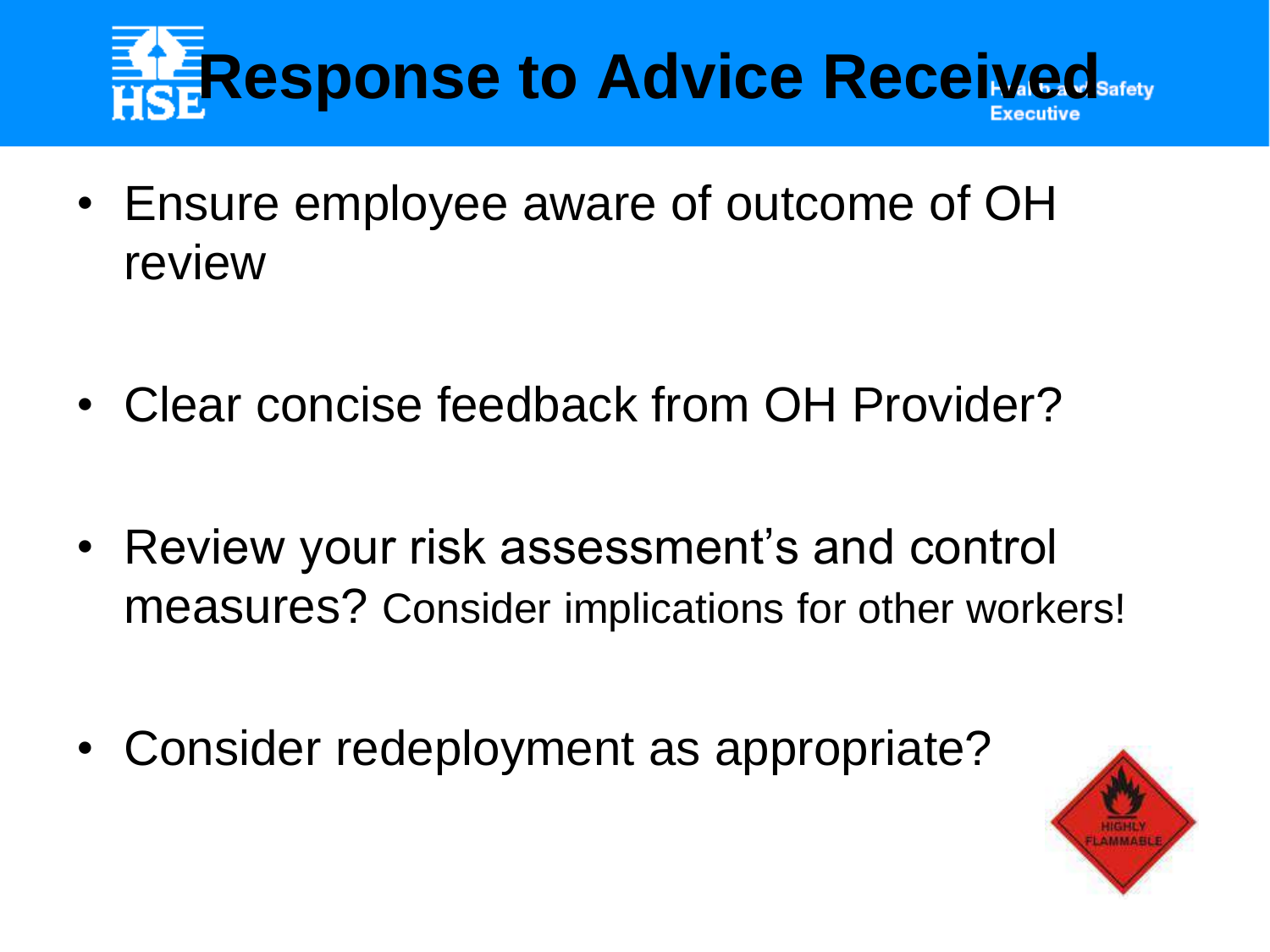

- Agree contract standards and review, monitor and audit
- Is your OH Provider undertaking Audit of service provision? Do you see the results?
- Have you set KPI's, has communication been effective?
- Is there an effective equal partnership?

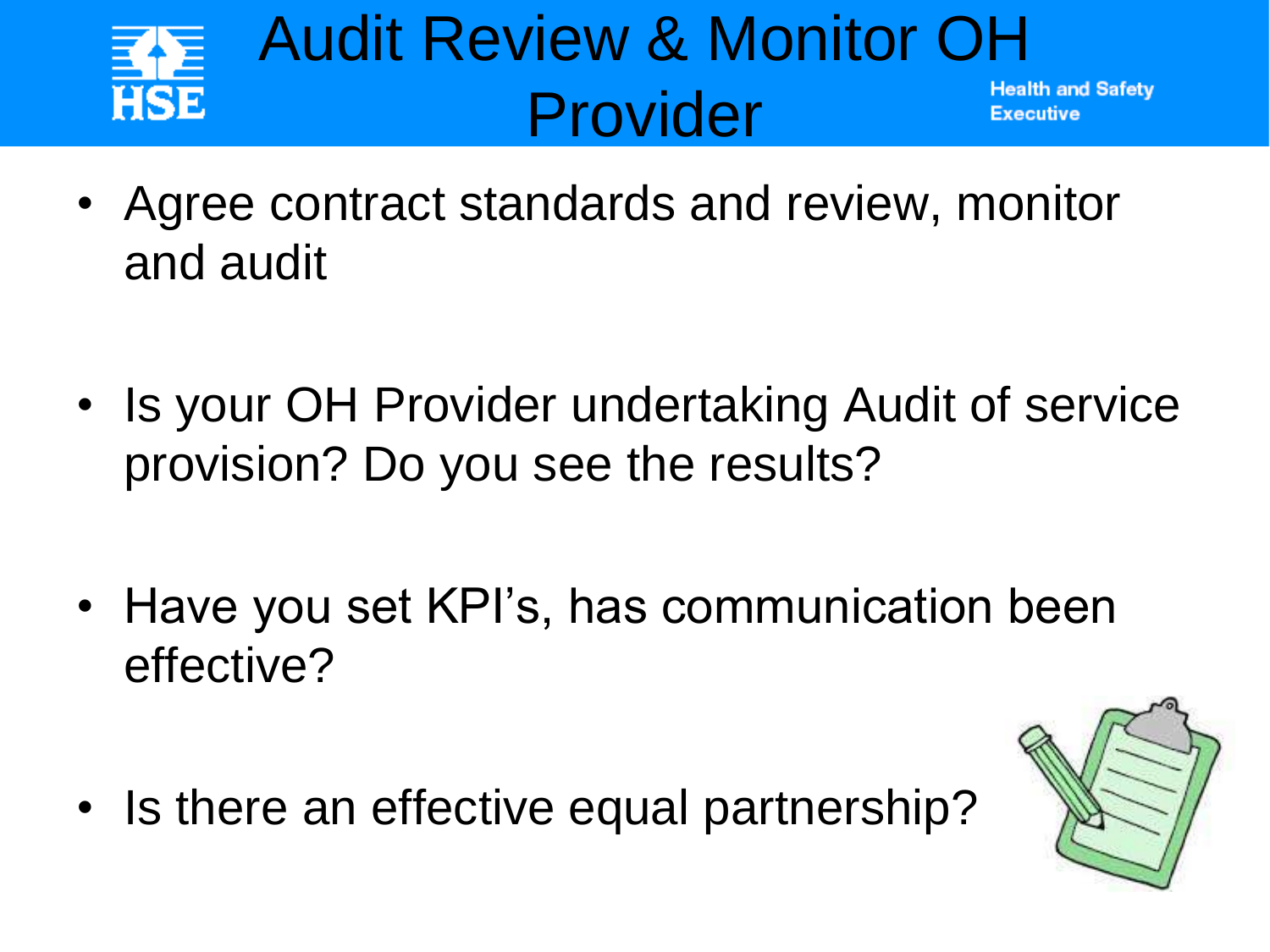## **Et E** Occupational Health Provision of Safety

## Keep it Simple – Don't overcomplicate the message;

- Demystifyfy the concept by:-
- Assess health risk before purchase.
- Blanket Surveillance is expensive.
- Good OH is a tool producing data which assists in managing health risk.

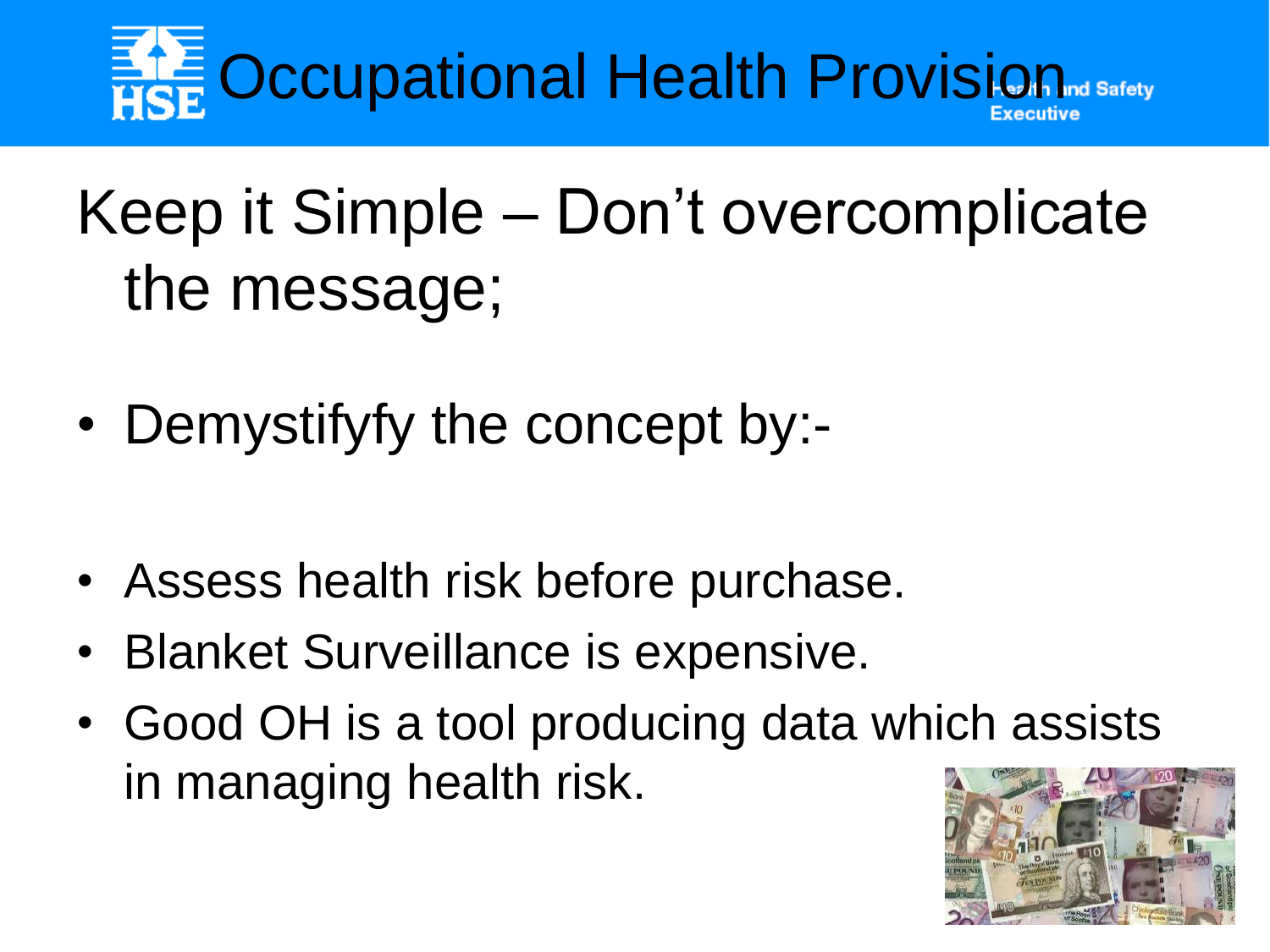



- **Areas to consider:-**
- H&S Policy



- Is there a systematic approach to risk assessment & control
- Does the contractor have competent OH provision
- Is there confirmation of statutory surveillance for residual health risks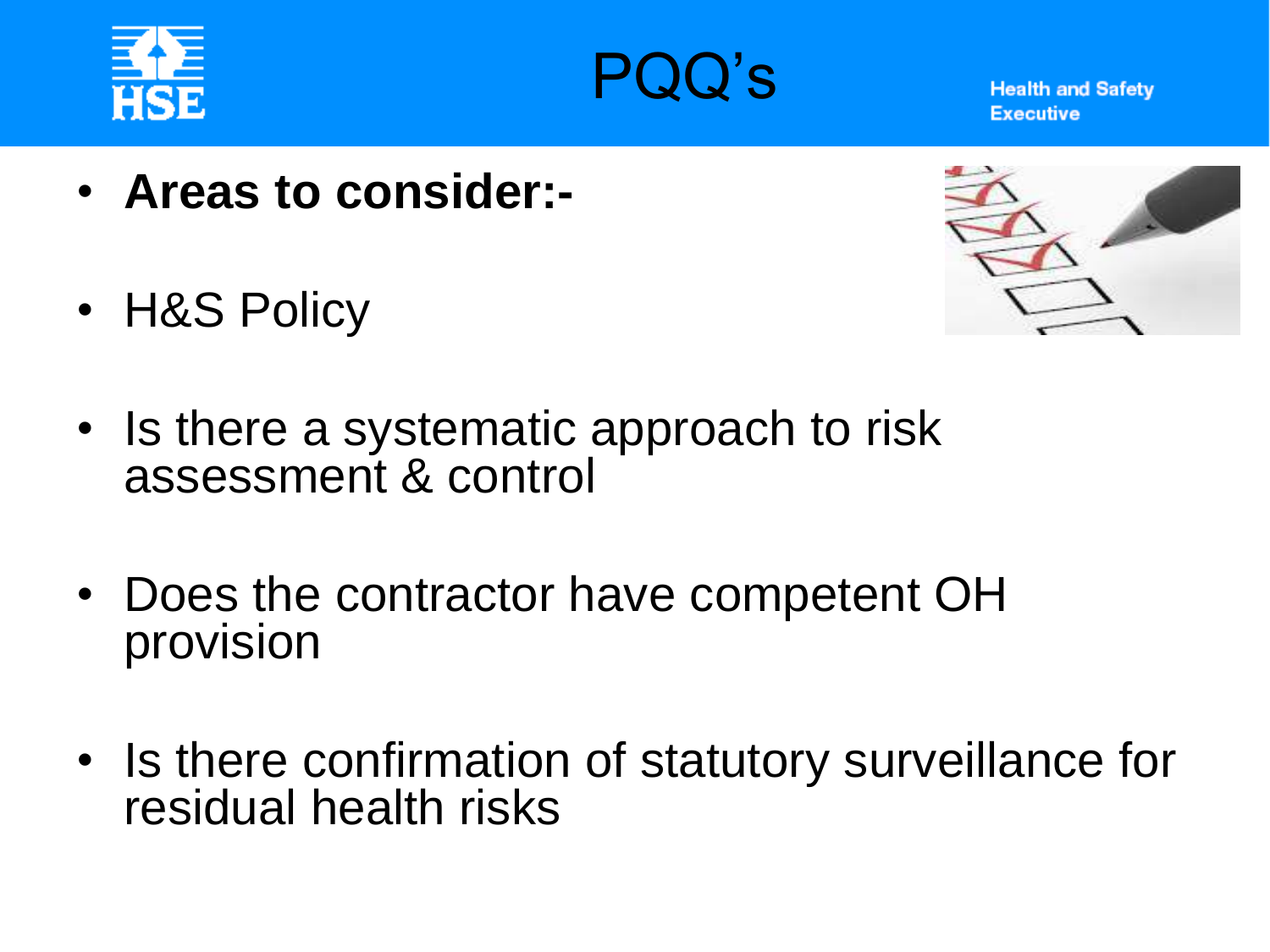# **THE Occupational Health**